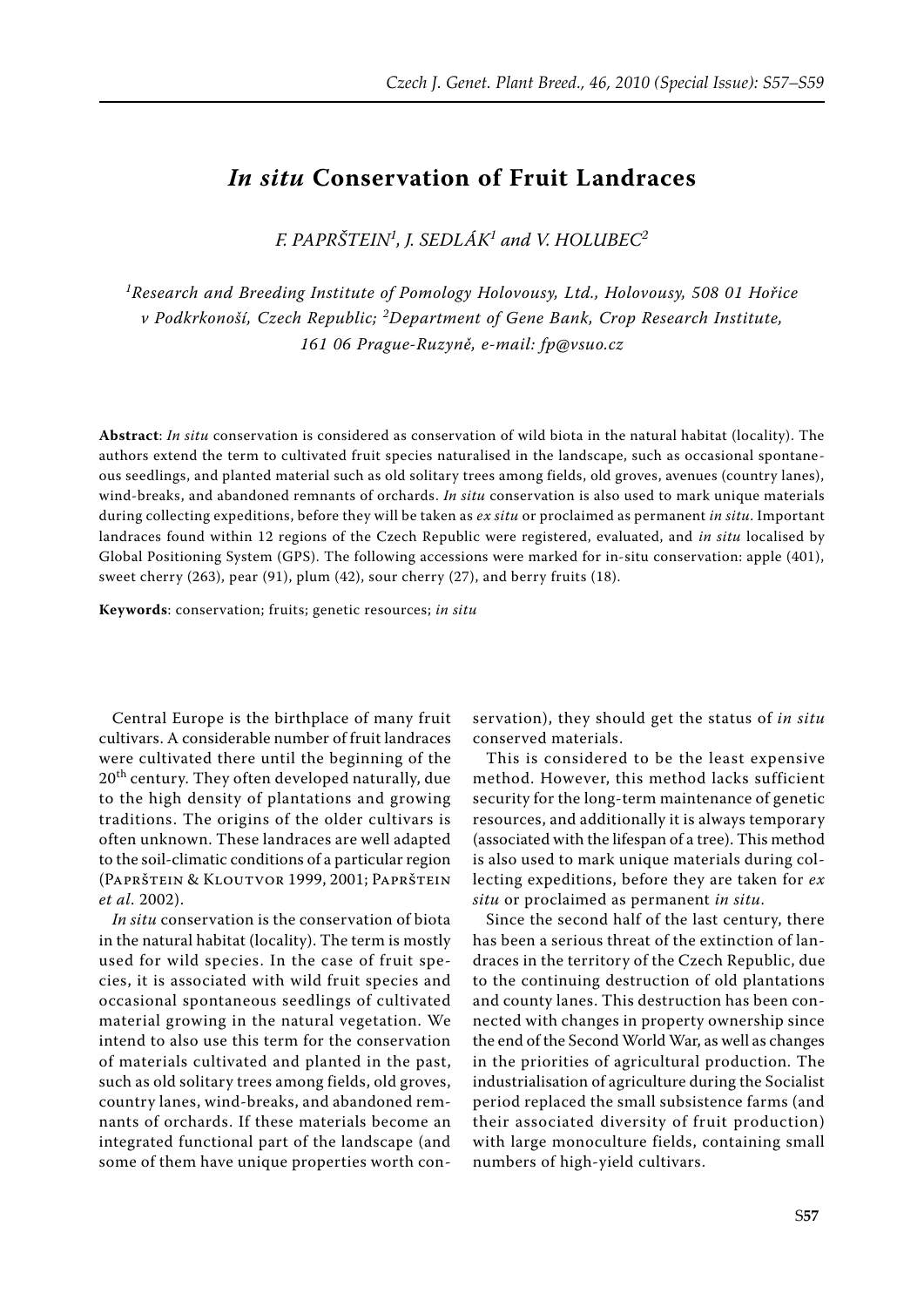Because of the possible extinction of these indigenous landraces, the program for the collection and long term conservation of fruit landraces in the territory of the Czech Republic was started.

## **MATERIAL AND METHODS**

Since 1994, collecting expeditions have been conducted. Those areas not affected by intensive agricultural production and recreational activities (national parks, protected landscape areas, and deserted military areas) were preferred. These expeditions were prepared in cooperation with the administrators of the national parks and protected landscape areas, who provided maps showing the occurrences of fruit species. The Beskydy Mts, Český les, Český ráj, Doupovské Mts, Jeseníky Mts, Konopiště, Krkonoše Mts, Krušné Mts, Orlické Mts, Podyjí, Šumava Mts, and Tachovsko areas were the areas surveyed.

The expeditions were organised at the time of fruit ripening. Determinations of the cultivars were carried out together with a description of their health status and a short characterisation. Important accessions were localised by Global Positioning System (GPS) and registered *in situ*. Grafts were taken from important genotypes, and

these accessions were transferred to the germplasm collections of the Research and Breeding Institute of Pomology (RBIP), Holovousy, Ltd.

## **RESULTS AND DISCUSSION**

Important landraces found were registered and localised *in situ*. The numbers of accessions of selected fruit species are summarised in Table 1. Apple accessions (401) were localised and registered *in situ* most frequently. Sweet cherry (263), pear (91), plum (42), sour cherry (27), and berry fruit (18) followed apple.

The distribution of woody fruit plants were found to be greater at the lower altitudes of the Šumava Mts. This was in the vicinity of former or existing villages, and along melioration gullies (predominantly along the Schwarzenberg Channel). Solitary trees and along former country lanes predominated. In most cases, we found wild forms of cherries, apple, and pear trees.

In the Krkonoše Mts, collecting was mainly oriented toward interesting frost-resistant individuals. Overall, 39 items were chosen for *in situ* conservation. Bird cherries (*Prunus avium*), from an altitude of 800 to 1000 m, formed the major portion. They were characterised by good

| Locality      | No. of trees     |                |                |                |                |              |
|---------------|------------------|----------------|----------------|----------------|----------------|--------------|
|               | apples           | pears          | sweet cherries | sour cherries  | plums          | berry fruits |
| Beskydy Mts   | 10               | $\overline{4}$ | $\overline{2}$ | $\mathbf{0}$   | 3              | $\mathbf{0}$ |
| Český les     | $\overline{4}$   | $\mathbf{1}$   | 73             | 9              | 1              | 2            |
| Český ráj     | 24               | 2              | 31             | 1              | $\Omega$       | $\mathbf{0}$ |
| Doupovské Mts | $\overline{4}$   | 2              | 44             | 1              | 1              | $\mathbf{0}$ |
| Jeseníky Mts  | 46               | 8              | $\overline{2}$ | $\mathbf{0}$   | 5              | 1            |
| Konopiště     | $\boldsymbol{0}$ | $\mathbf{0}$   | 7              | $\mathbf{0}$   | $\mathbf{0}$   | 1            |
| Krkonoše Mts  | 73               | 17             | 15             | 9              | 10             | 1            |
| Krušné Mts    | 26               | 10             | $\mathbf{0}$   | $\mathbf 0$    | $\mathbf{0}$   | $\mathbf{0}$ |
| Orlické Mts   | 47               | 9              | 31             | $\mathbf{1}$   | 13             | 3            |
| Podyjí        | 31               | $\overline{4}$ | 9              | $\mathbf{1}$   | $\overline{4}$ | 9            |
| Šumava Mts    | 32               | 13             | 30             | $\overline{2}$ | 3              | 1            |
| Tachovsko     | 104              | 21             | 19             | 3              | 2              | $\mathbf{0}$ |
| Total         | 401              | 91             | 263            | 27             | 42             | 18           |

Table 1. Number of apple accessions included in *in situ* conservation